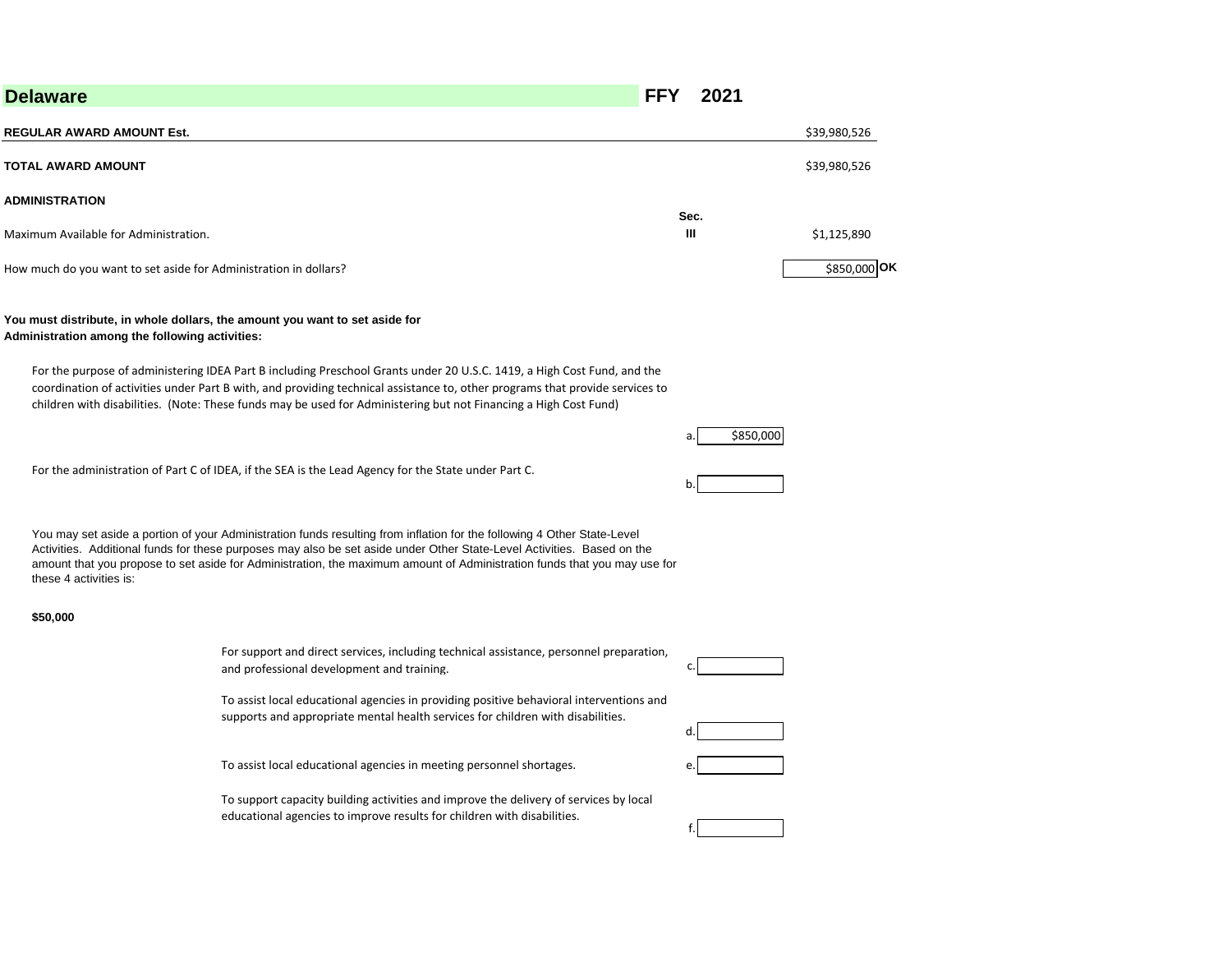\$0 **OK**

g.

If you receive a Preschool Grant under 20 U.S.C. 1419, you may use Administration funds, along with other funds, to develop and implement a State policy jointly with the lead agency under Part C and the SEA to provide early intervention services (which must include an educational component that promotes school readiness and incorporates preliteracy, language, and numeracy skills) in accordance with Part C to children with disabilities who are eligible for services under the Preschool Grant program and who previously received services under Part C until such children enter, or are eligible under State law to enter, kindergarten, or elementary school as appropriate.

The total of details for your Administration set-aside is

\$850,000 OK

## **OTHER STATE-LEVEL ACTIVITIES**

| If you propose to set aside more than \$850,000 for Administration and you DO wish to use funds for a High Cost Fund, the<br>maximum amount that you may use for Other State-Level Activities is:<br>Of the amount you set aside for Other State-Level Activities at least 10% must be used for the High Cost Fund.  | \$3,887,366 |
|----------------------------------------------------------------------------------------------------------------------------------------------------------------------------------------------------------------------------------------------------------------------------------------------------------------------|-------------|
| If you propose to set aside more than \$850,000 for Administration and you DO NOT wish to use funds for a High Cost Fund, the<br>maximum amount that you may use for Other State-Level Activities is:                                                                                                                | \$3,471,914 |
| If you propose to set aside \$850,000 or less for Administration and you DO wish to use funds for a High Cost Fund, the maximum<br>amount that you may use for Other State-Level<br>Activities is:<br>Of the amount you set aside for Other State-Level Activities at least 10% must be used for the High Cost Fund. | \$4,081,734 |
| If you propose to set aside \$850,000 or less for Administration and you DO NOT wish to use funds for a High Cost Fund, the<br>maximum amount that you may use for Other State-Level Activities is:                                                                                                                  | \$3,692,997 |
| Do you wish to use funds for a High Cost Fund? (Yes or No)                                                                                                                                                                                                                                                           | Yes         |

Based on the amount that you intend to set aside for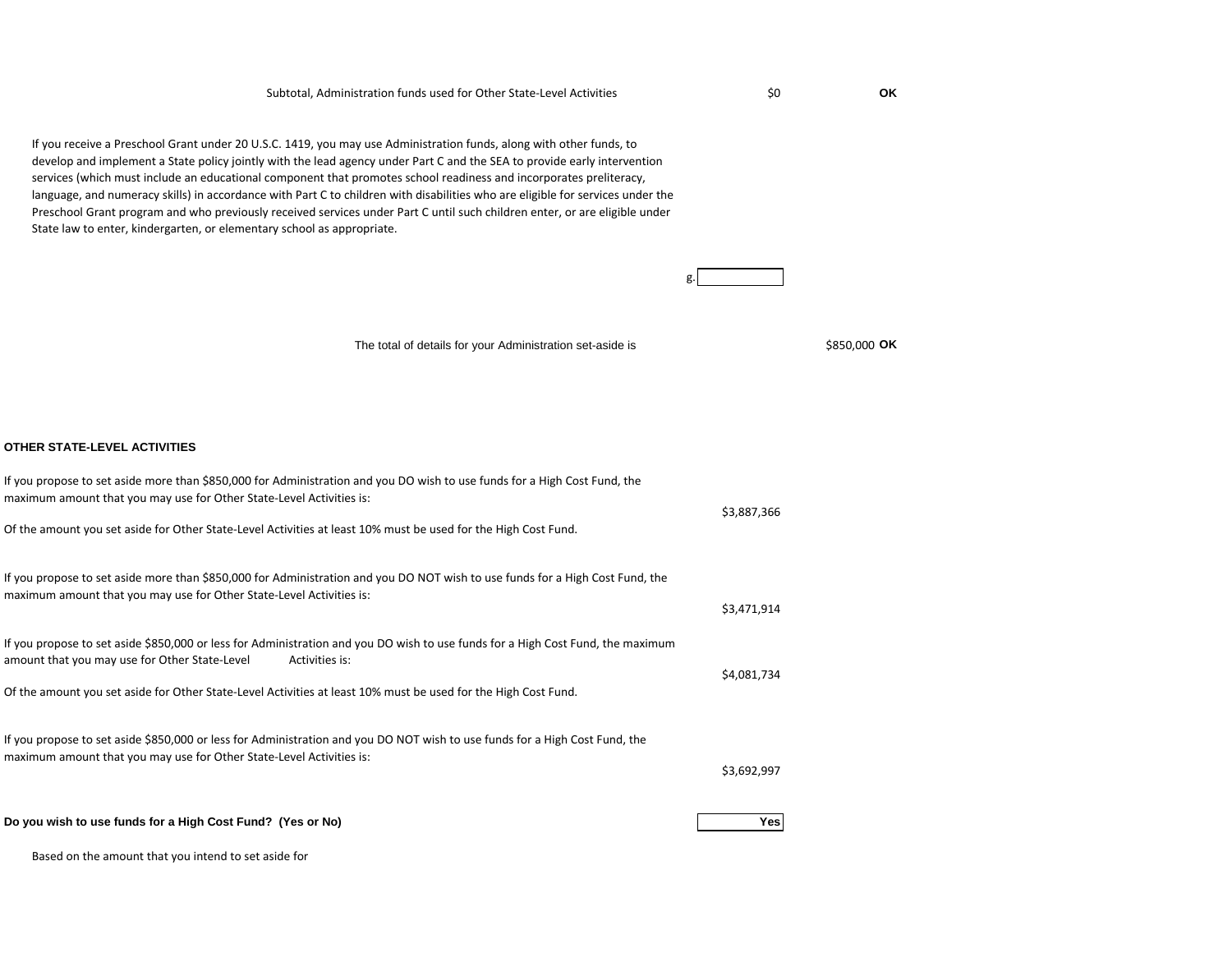| Administration, the size of your total award, and your decision                                                                                                                                                                                      |                                                                                                                                                                                                         |                 |                |                                   |
|------------------------------------------------------------------------------------------------------------------------------------------------------------------------------------------------------------------------------------------------------|---------------------------------------------------------------------------------------------------------------------------------------------------------------------------------------------------------|-----------------|----------------|-----------------------------------|
| то                                                                                                                                                                                                                                                   | use set aside funds to support a High Cost Fund, the                                                                                                                                                    |                 |                |                                   |
| maximum that you may use for Other State-Level Activities is:                                                                                                                                                                                        |                                                                                                                                                                                                         | \$4,081,734     |                |                                   |
| How much do you want to set aside for Other State-Level Activities?                                                                                                                                                                                  |                                                                                                                                                                                                         |                 | \$4,081,734 OK |                                   |
| You must distribute the amount you want to set aside for<br>Other State-Level Activities the following activities.<br>You can distribute amounts in any order you wish. The<br>total balance remaining to be distributed at any time appears in red. |                                                                                                                                                                                                         |                 |                |                                   |
| How much do you want to use for the High Cost Fund?                                                                                                                                                                                                  | \$408,173<br>You must use at least                                                                                                                                                                      | \$408,173       | OK             |                                   |
| <b>Required Activities:</b>                                                                                                                                                                                                                          |                                                                                                                                                                                                         |                 |                | \$0 More needs to be distributed. |
|                                                                                                                                                                                                                                                      | For monitoring, enforcement, and complaint investigation. (You must use at least \$1<br>for this purpose)                                                                                               | \$240,000<br>h. |                |                                   |
|                                                                                                                                                                                                                                                      | To establish and implement the mediation process required by 20 U.S.C. 1415(e),<br>including providing for the cost of mediators and support personnel. (You must use at<br>least \$1 for this purpose) | \$200,000       |                | \$0 More needs to be distributed. |
| <b>Optional Authorized Activities:</b>                                                                                                                                                                                                               |                                                                                                                                                                                                         |                 |                | \$0 More needs to be distributed. |
|                                                                                                                                                                                                                                                      | For support and direct services, including technical assistance, personnel preparation,<br>and professional development and training                                                                    | \$800,000<br>j. |                |                                   |
|                                                                                                                                                                                                                                                      | To assist local educational agencies in providing positive behavioral interventions and<br>supports and appropriate mental health services for children with disabilities.                              | \$625,000       |                | \$0 More needs to be distributed. |
|                                                                                                                                                                                                                                                      | To assist local educational agencies in meeting personnel shortages.                                                                                                                                    | \$100,000       |                | \$0 More needs to be distributed. |
|                                                                                                                                                                                                                                                      | To support capacity building activities and improve the delivery of services by local<br>educational agencies to improve results for children with disabilities.                                        | \$525,000<br>m. |                | \$0 More needs to be distributed. |
|                                                                                                                                                                                                                                                      | To support paperwork reduction activities, including expanding the use of technology in<br>the IEP process.                                                                                             | \$150,000<br>n. |                | \$0 More needs to be distributed. |
|                                                                                                                                                                                                                                                      | To improve the use of technology in the classroom by children with disabilities to<br>enhance learning.                                                                                                 | \$200,000<br>0. |                | \$0 More needs to be distributed. |
|                                                                                                                                                                                                                                                      |                                                                                                                                                                                                         |                 |                |                                   |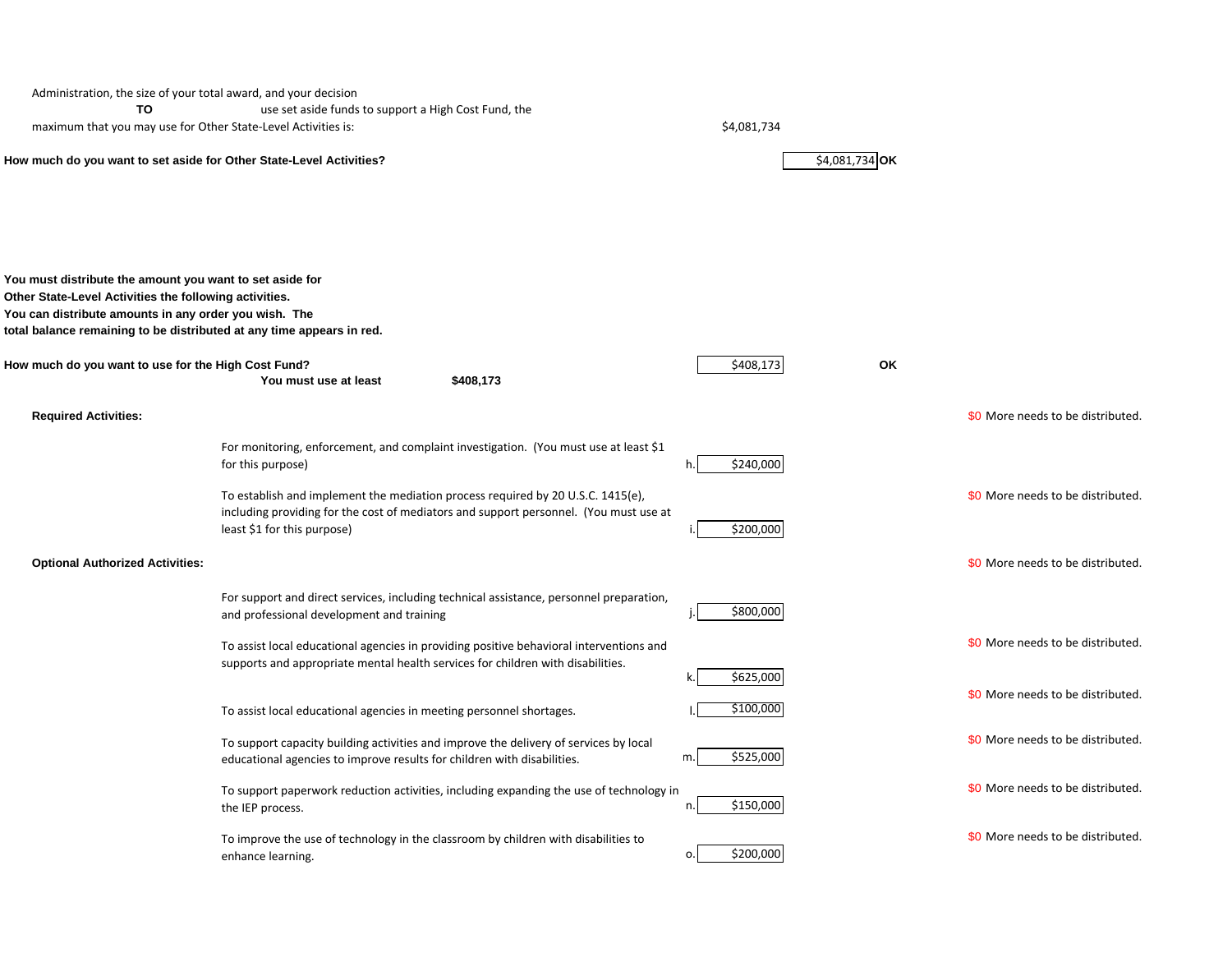p. \$150,000 To support the use of technology, including technology with universal design principles and assistive technology devices, to maximize accessibility to the general education curriculum for children with disabilities.

Development and implementation of transition programs, including coordination of services with agencies involved in supporting the transition of children with disabilities to postsecondary activities.

Alternative programming for children with disabilities who have been expelled from school, and services for children with disabilities in correctional facilities, children enrolled in State-operated or State-supported schools, and children with disabilities in charter schools.

To support the development and provision of appropriate accommodations for children with disabilities, or the development and provision of alternate assessments that are valid and reliable for assessing the performance of children with disabilities, in accordance with Sections 1111(b) and 1201 of the Elementary and Secondary Education Act of 1965.

To provide technical assistance to schools and LEAs, and direct services, including direct student services described in section 1003A(c)(3) of the ESEA to children with disabilities, to schools or LEAs implementing comprehensive support and improvement activities or targeted support and improvement activities under section 1111(d) of the ESEA on the basis of consistent underperformance of the disaggregated subgroup of children with disabilities, including providing professional development to special and regular education teachers, who teach children with disabilities, based on scientifically based research to improve educational instruction, in order to improve academic achievement based on the challenging academic standards described in section 1111(b)(1) of the ESEA.

The total of details for your Other State-Level Activities set-aside is

\$0 More needs to be distributed.

\$0 More needs to be distributed.

\$0 More needs to be distributed.

\$0 More needs to be distributed.

\$0 More needs to be distributed.

\$4,081,734 OK

You are almost done.

If you are using money for a High Cost Fund. You must report how

much you will use for each of the following two activities. You reported that you would use

**\$408,173**

To establish and make disbursements from the high cost fund to local educational agencies in accordance with 20 U.S.C.  $1411(e)(3)$  during the first and succeeding fiscal years of the high cost fund.

\$408,173

q. \$240,000

\$100,000

s. \$65,000

\$278,561